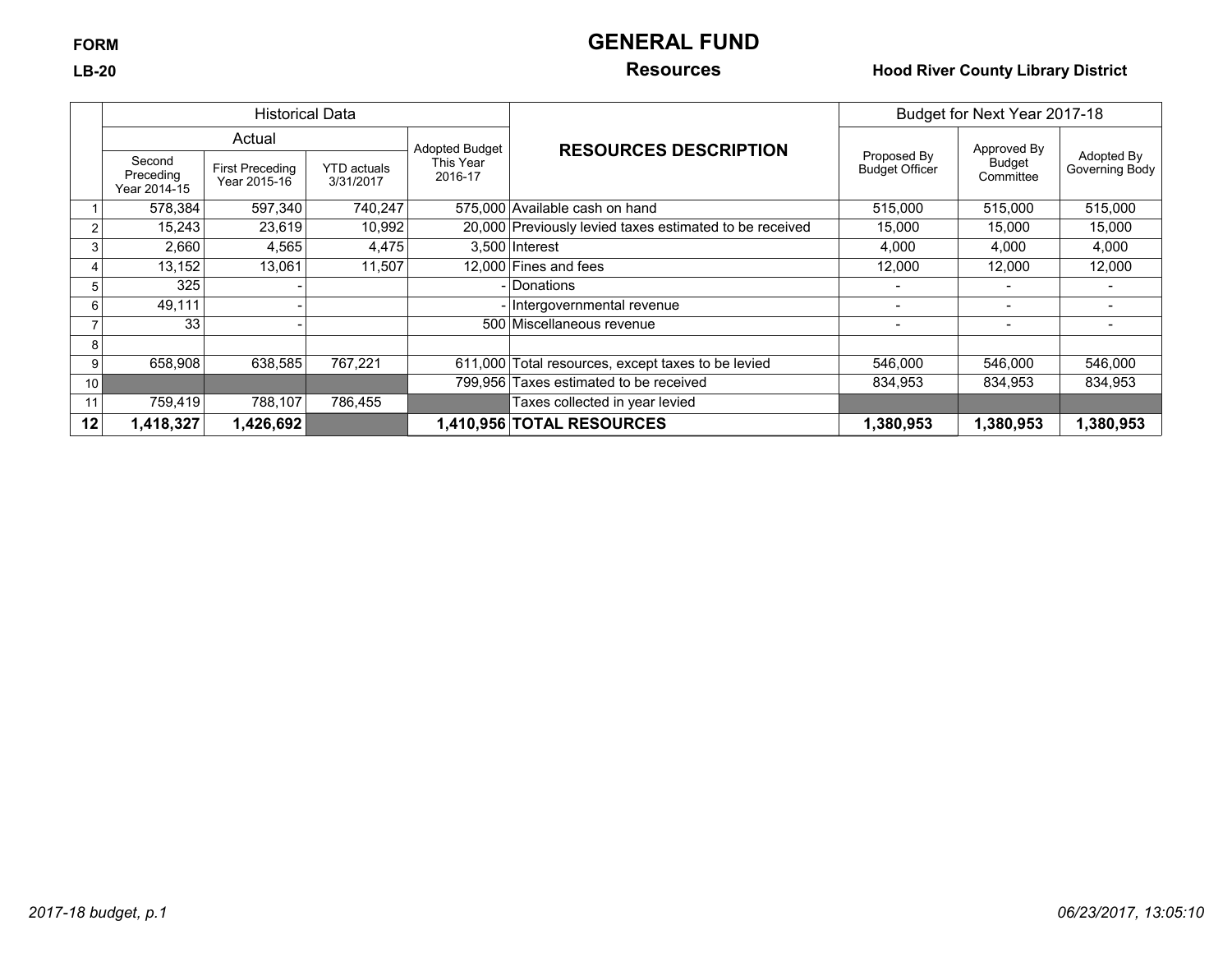# **FORM GENERAL FUND**

## **LB-31 Detailed Requirements**

|    |                                  |                                        | <b>Historical Data</b>        |                       |                                           | Budget for Next Year 2017-18         |                                        |                              |
|----|----------------------------------|----------------------------------------|-------------------------------|-----------------------|-------------------------------------------|--------------------------------------|----------------------------------------|------------------------------|
|    |                                  | Actual                                 |                               | <b>Adopted Budget</b> | <b>REQUIREMENTS FOR:</b>                  |                                      |                                        |                              |
|    | Second Preceding<br>Year 2014-15 | <b>First Preceding</b><br>Year 2015-16 | <b>YTD Actuals</b><br>3/31/17 | This Year<br>2016-17  | <b>Hood River County Library District</b> | Proposed by<br><b>Budget Officer</b> | Approved by<br><b>Budget Committee</b> | Adopted by<br>Governing Body |
|    |                                  |                                        |                               |                       | <b>PERSONAL SERVICES</b>                  |                                      |                                        |                              |
| 2  |                                  |                                        |                               |                       | <b>Salaries</b>                           |                                      |                                        |                              |
| 3  | 6,414                            | 4,979                                  | 4159                          |                       | 6,855 Library Clerk I                     | 6,858                                | 6,858                                  | 6,858                        |
| 4  | 49,699                           | 71,363                                 | 53972                         |                       | 81,515 Library Clerk II                   | 88,353                               | 88,353                                 | 88,353                       |
| 5  | 79,239                           | 81,946                                 | 37221                         |                       | 60,817 Library Assistant I                | 48,751                               | 48.751                                 | 48,751                       |
| 6  | 63,374                           | 83,810                                 | 75108                         |                       | 111,443 Library Assistant II              | 89,302                               | 89,302                                 | 89,302                       |
|    | 63,875                           | 30,751                                 | 34638                         |                       | 59,859 Librarian I                        | 65,957                               | 65,957                                 | 65,957                       |
| 8  | 49,116                           | 41,581                                 | 31632                         |                       | 55,141 Librarian II                       | 52,998                               | 52,998                                 | 52,998                       |
| 9  | 65,110                           | 76,065                                 | 48313                         |                       | 79,608 Library Director                   | 70,658                               | 70,658                                 | 70,658                       |
| 10 | 376,827                          | 390,495                                | 285043                        |                       | 455,238 Total Salaries                    | 422,877                              | 422,877                                | 422,877                      |
| 11 |                                  |                                        |                               |                       |                                           |                                      |                                        |                              |
| 12 |                                  |                                        |                               |                       | <b>Benefits</b>                           |                                      |                                        |                              |
| 13 | 28,285                           | 27,775                                 | 24717                         |                       | 36,160 Retirement                         | 34,364                               | 34,364                                 | 34,364                       |
| 14 | 29,414                           | 27,860                                 | 23919                         | 34,826 FICA           |                                           | 32,350                               | 32,350                                 | 32,350                       |
| 15 | 246                              | 1,122                                  | 1475                          |                       | 1,200 Workers' compensation insurance     | 1.500                                | 1,072                                  | 1,072                        |
| 16 | 62,383                           | 66,258                                 | 52177                         |                       | 81,498 Health insurance                   | 99,000                               | 99,000                                 | 99,000                       |
| 17 | 6,084                            | 4,666                                  | 3836                          |                       | 5,918 Unemployment insurance              | 5,497                                | 5,497                                  | 5,497                        |
| 18 | 126,412                          | 127,681                                | 106124                        |                       | 159,602 Total benefits                    | 172,711                              | 172,283                                | 172,283                      |
| 19 |                                  |                                        |                               |                       |                                           |                                      |                                        |                              |
| 20 | 503,239                          | 518,176                                | 391,167                       |                       | 614,840 TOTAL PERSONAL SERVICES           | 595,588                              | 595,160                                | 595,160                      |
| 21 |                                  |                                        |                               |                       | Total Full Time Equivalent (FTE)*         | 10.925                               | 10.925                                 | 10.925                       |
|    |                                  |                                        |                               |                       |                                           |                                      |                                        |                              |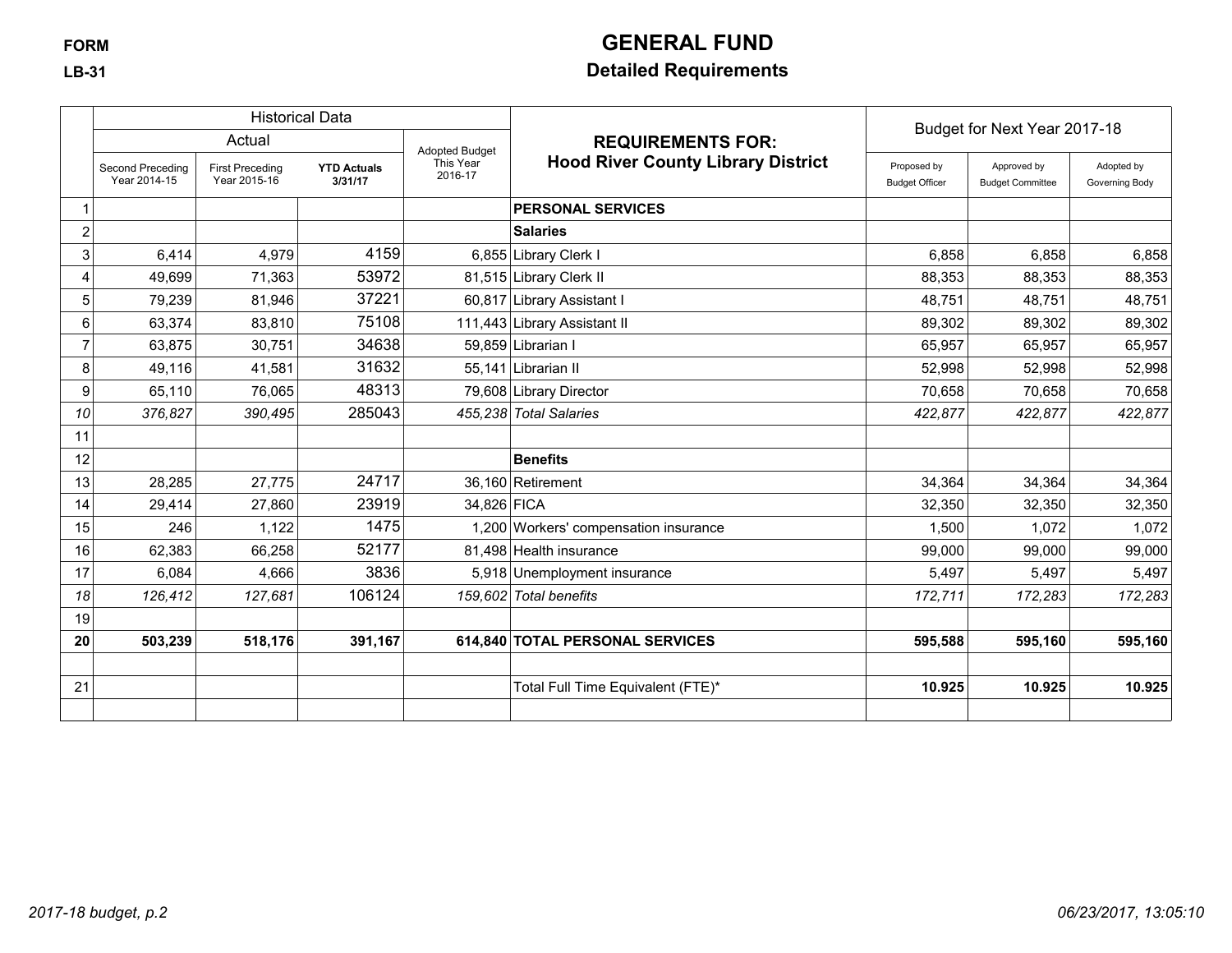| 22 |        |        |             | <b>MATERIALS AND SERVICES</b>           |        |        |        |
|----|--------|--------|-------------|-----------------------------------------|--------|--------|--------|
| 23 | 223    | 193    | 217         | 250 Bank charges                        | 250    | 250    | 250    |
| 24 | 3,700  | 3,700  | 3,200       | 12,400 Building rental                  | 9,000  | 9,000  | 9,000  |
| 25 | 22,454 | 11,627 | 5,379       | 15,000 Building maintenance             | 15,000 | 15,000 | 15,000 |
| 26 |        | 11,691 | 8,715       | 8,000 HVAC                              | 12,000 | 12,000 | 12,000 |
| 27 |        | 1,830  | 1,610       | 2,000 Elevator                          | 2,000  | 2,000  | 2,000  |
| 28 | 10,496 |        |             | Telecommunications                      |        |        |        |
| 29 |        | 4,819  | 2,873       | 4,500 Telephone                         | 4,000  | 4,000  | 4,000  |
| 30 |        | 5,099  | 3,841       | $5,250$ Internet                        | 5,500  | 5,500  | 5,500  |
| 31 | 66,326 | 77,905 | 52,977      | 75,000 Collection development           | 55,000 | 55,000 | 55,000 |
| 32 | 6,102  | 4,911  | 5,327       | 20,000 Technology                       | 10,000 | 10,000 | 10,000 |
| 33 | 12,260 | 29,300 | 12,878      | 23,000 Accounting and auditing          | 25,000 | 25,000 | 25,000 |
| 34 | 1,824  | 1,475  | 1,468       | 3,000 Courier                           | 3,000  | 3,000  | 3,000  |
| 35 | 20,676 | 20,891 | 15,687      | 24,000 Custodial services               | 24,000 | 24,000 | 24,000 |
| 36 | 6,156  | 3,015  | 2,927       | 4,000 Technical services                | 4,000  | 4,000  | 4,000  |
| 37 | 10,500 | 11,340 | 11,567      | 12,000 Library consortium               | 12,000 | 12,000 | 12,000 |
| 38 | 989    | 976    | 1,022       | 1,100 Copiers                           | 1,500  | 1,500  | 1,500  |
| 39 | 1,479  |        | $\mathbf 0$ | 2,000 Elections                         |        |        |        |
| 40 | 3,722  | 3,167  | 1,512       | 5,000 Furniture and equipment           | 2,000  | 2,000  | 2,000  |
| 41 | 3,872  | 4,254  | 10,874      | 10,000 Property and liability insurance | 11,500 | 11,500 | 11,500 |
| 42 | 11,306 | 16,472 | 23,583      | 21,000 Georgiana Smith Memorial Gardens | 21,000 | 21,000 | 21,000 |
| 43 | 1,837  | 2,575  | 2,273       | 3,000 Legal Services                    | 3,000  | 3,000  | 3,000  |
| 44 |        | 12,307 | 0           | Professional services                   |        |        |        |
| 45 | 3,687  | 3,323  | 2,124       | 4,000 Membership dues                   | 4,000  | 4,000  | 4,000  |
| 46 | 876    | 451    | 3,595       | 1,000 Miscellaneous                     | 1,000  | 1,000  | 1,000  |
| 47 | 820    | 685    | 645         | 1,000 Postage/freight                   | 1,000  | 1,000  | 1,000  |
| 48 | 1,132  | 659    | 607         | 1,000 Printing                          | 1,000  | 1,000  | 1,000  |
| 49 | 15,439 | 18,727 | 19,555      | 22,000 Programs                         | 20,000 | 20,000 | 20,000 |
| 50 | 1,247  | 1,154  | 545         | 1,000 Advertising                       | 1,000  | 1,000  | 1,000  |
| 51 | 17,170 | 13,477 | 12,216      | 16,000 Office supplies                  | 15,000 | 15,000 | 15,000 |
| 52 | 5,087  | 5,759  | 4,298       | $5,000$ Travel                          | 5,000  | 5,000  | 5,000  |
| 53 | 1,194  | 1,546  | 877         | 1,750 Training                          | 1,500  | 1,500  | 1,500  |
| 54 | 764    | 1,127  | 0           | 1,500 Board development                 | 1,500  | 1,500  | 1,500  |
| 55 |        |        | 0           | 1,000 Parking reimbursement             | 1,000  | 1,000  | 1,000  |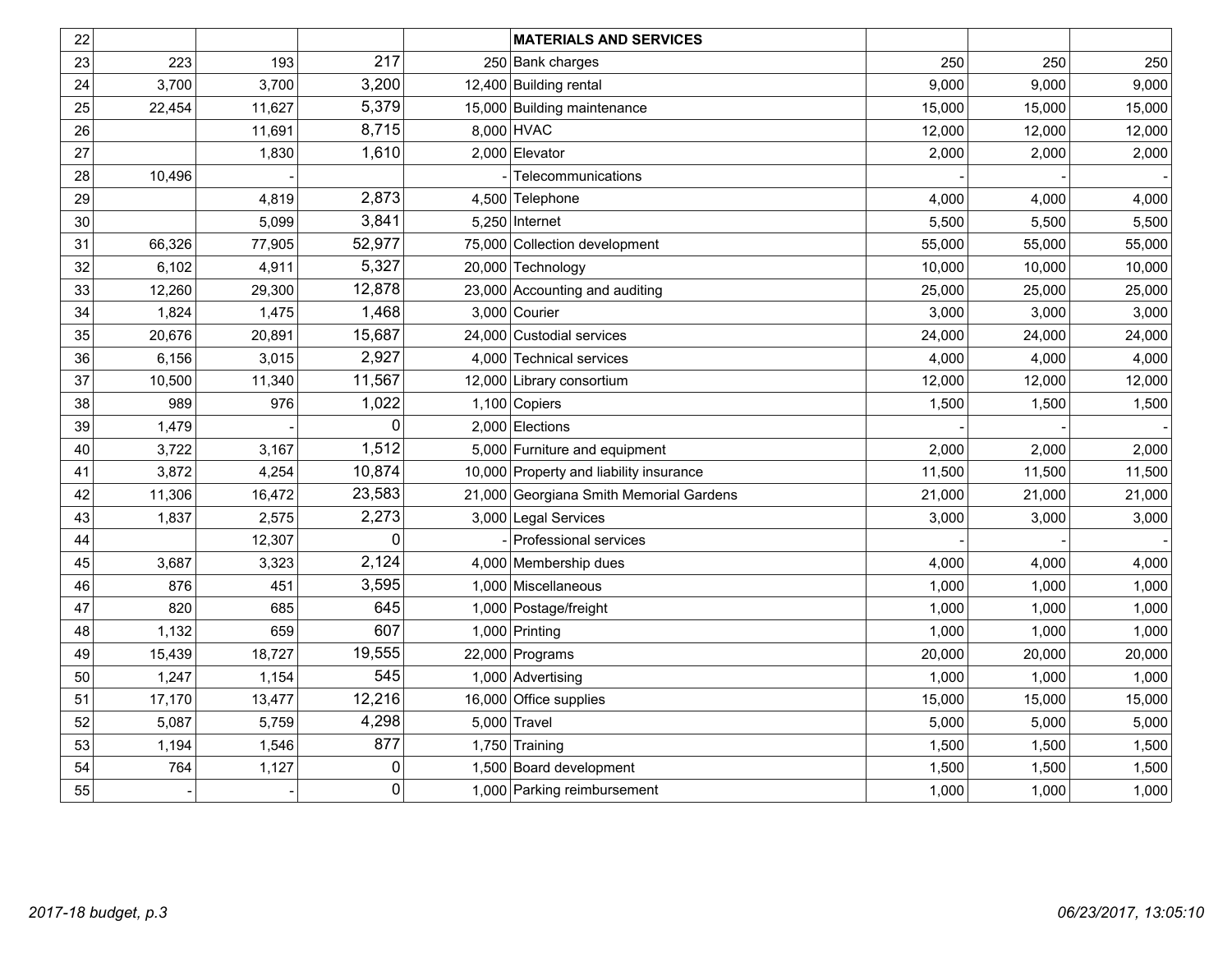| 56 | 36,408    |           |         | - Utilities                                |           |           |           |
|----|-----------|-----------|---------|--------------------------------------------|-----------|-----------|-----------|
| 57 |           | 17,203    | 13,347  | 20,000 Electricity                         | 20,000    | 20,000    | 20,000    |
| 58 |           | 1,387     | 1,073   | l,500 Garbage                              | 1,500     | 1,500     | 1,500     |
| 59 |           | 5,497     | 3,944   | 10,000 Natural gas                         | 10,000    | 10,000    | 10,000    |
| 60 |           | 4,173     | 3,506   | 4,500 Water and sewer (building)           | 4,700     | 4,700     | 4,700     |
| 61 |           |           |         |                                            |           |           |           |
| 62 | 267,746   | 302,715   | 234,262 | 341,750 TOTAL MATERIALS & SERVICES         | 307,950   | 307,950   | 307,950   |
| 63 |           |           |         |                                            |           |           |           |
| 64 | 50,000    | 50,000    | 0       | 40,000 TRANSFER TO CAPITAL RESERVE         | 28,000    | 28,000    | 28,000    |
| 65 |           |           |         |                                            |           |           |           |
| 66 |           |           | 0       | 100,000 CONTINGENCY                        | 100,000   | 100,000   | 100,000   |
| 67 |           |           |         |                                            |           |           |           |
| 68 | 820,985   | 870,891   | 625,429 | 1,096,590 Total expenditures               | 1,031,538 | 1,031,110 | 1,031,110 |
| 69 |           |           |         |                                            |           |           |           |
| 70 |           |           | 3,499   | 12,500 Vacation Reserve                    | 13,400    | 13,400    | 13,400    |
| 71 | 597,340   | 555,801   |         | Ending Balance (Prior Years)               |           |           |           |
| 72 |           |           |         | 301,866 UNAPPROPRIATED ENDING FUND BALANCE | 336,015   | 336,443   | 336,443   |
| 73 | 1,418,325 | 1,426,692 |         | 1,410,956 TOTAL REQUIREMENTS               | 1,380,953 | 1,380,953 | 1,380,953 |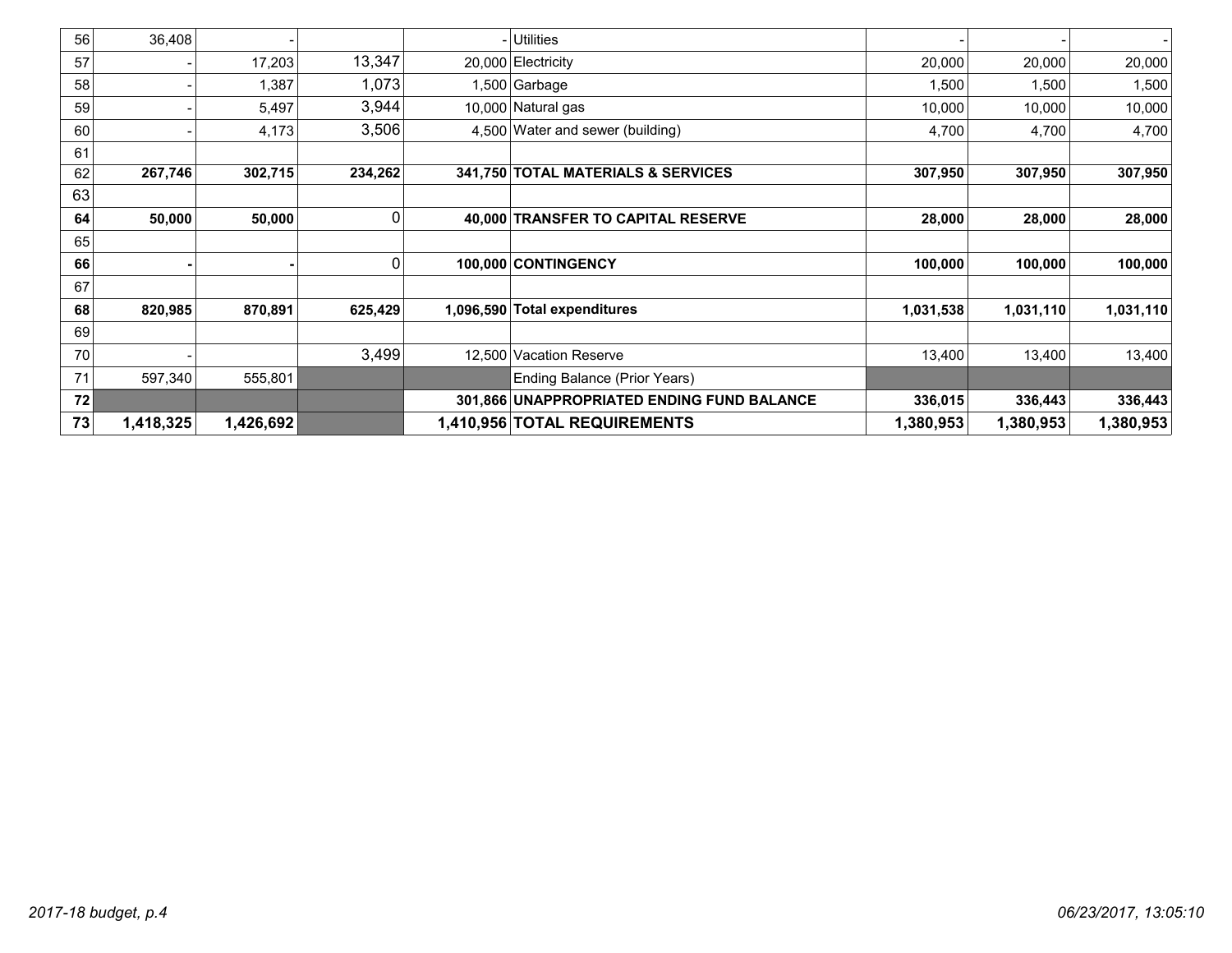# **FORM CAPITAL EQUIPMENT RESERVE FUND**

## **LB-11 Resources and Requirements**

Fund review year: 2021

This fund is authorized and established by Resolution No. 2013-14.008 on May 20, 2014, for the following specified purposes: capital outlay for land acquisition, building construction/improvements, installation and repair of major building systems, and depreciable equipment.

### **Hood River County Library District**

|                |                  | <b>Historical Data</b> |            |                       |                                        |                       |                              |                |
|----------------|------------------|------------------------|------------|-----------------------|----------------------------------------|-----------------------|------------------------------|----------------|
|                |                  | Actual                 |            | <b>Adopted Budget</b> | <b>REQUIREMENTS DESCRIPTION</b>        |                       | Budget for Next Year 2017-18 |                |
|                | Second Preceding | <b>First Preceding</b> | <b>YTD</b> | This Year             |                                        | Proposed by           | Approved by                  | Adopted by     |
|                | Year 2014-15     | Year 2015-16           | 3/31/2017  | 2016-17               |                                        | <b>Budget Officer</b> | <b>Budget Committee</b>      | Governing Body |
|                |                  |                        |            |                       | <b>RESOURCES</b>                       |                       |                              |                |
| $\overline{2}$ | 57.573           | 97,830                 | 103,636    |                       | 80.000 Cash on hand                    | 100.000               | 100.000                      | 100,000        |
| 3              | 352              | 654                    | 524        |                       | 400 Interest                           | 400                   | 400                          | 400            |
| 4              | 50,000           | 50,000                 |            |                       | 40.000 Transfer from General Fund      | 28,000                | 28,000                       | 28,000         |
| 5              |                  |                        |            |                       |                                        |                       |                              |                |
| 61             | 107,925          | 148,484                | 104,160    |                       | 120,400 TOTAL RESOURCES                | 128,400               | 128,400                      | 128,400        |
|                |                  |                        |            |                       |                                        |                       |                              |                |
| 8              |                  |                        |            |                       | <b>REQUIREMENTS</b>                    |                       |                              |                |
| 9              | 10,095           | 44,848                 | 41,445     |                       | 75,000 Capital outlay                  | 60,000                | 60,000                       | 60,000         |
| 10             |                  |                        |            |                       |                                        |                       |                              |                |
| 11             | 97,830           | 103,636                |            |                       | Ending balance (prior years)           |                       |                              |                |
| 12             |                  |                        |            |                       | 45,400 RESERVED FOR FUTURE EXPENDITURE | 68,400                | 68,400                       | 68,400         |
| 13             | 107,925          | 148,484                |            |                       | 120,400 TOTAL REQUIREMENTS             | 128,400               | 128,400                      | 128,400        |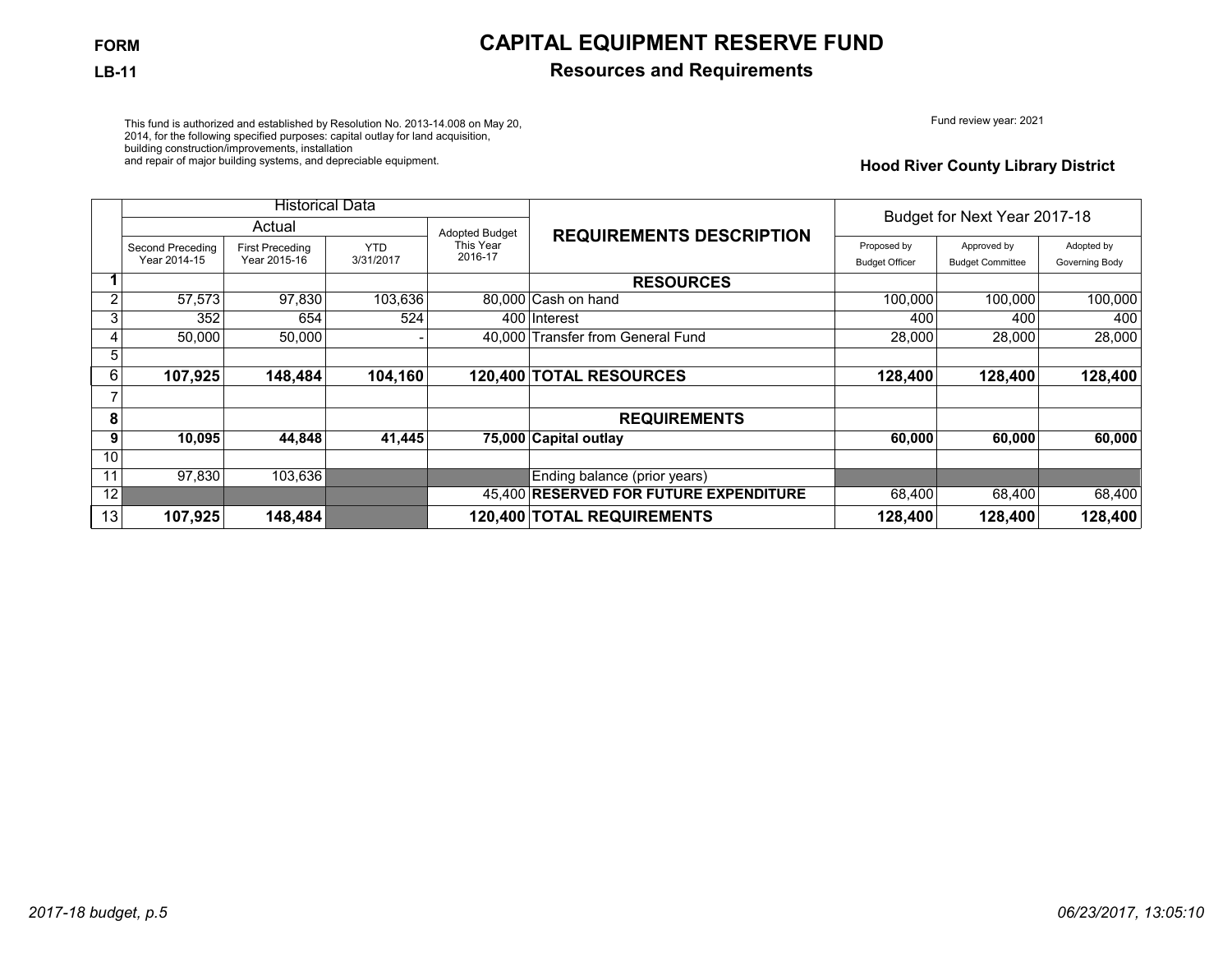# **FORM SPECIAL FUND**

# **LB-10 Resources and Requirements Hood River County Library District**

# **GRANTS FUND**

|                  |                                  | <b>Historical Data</b>                 |                         |                       |                                         | Budget for Next Year 2017-18         |                                        |                              |
|------------------|----------------------------------|----------------------------------------|-------------------------|-----------------------|-----------------------------------------|--------------------------------------|----------------------------------------|------------------------------|
|                  |                                  | Actual                                 |                         | <b>Adopted Budget</b> | <b>REQUIREMENTS DESCRIPTION</b>         |                                      |                                        |                              |
|                  | Second Preceding<br>Year 2014-15 | <b>First Preceding</b><br>Year 2015-16 | <b>YTD</b><br>3/31/2017 | This Year<br>2016-17  |                                         | Proposed by<br><b>Budget Officer</b> | Approved by<br><b>Budget Committee</b> | Adopted by<br>Governing Body |
| 1                |                                  |                                        |                         |                       | <b>RESOURCES</b>                        |                                      |                                        |                              |
| $\boldsymbol{2}$ | 12,869                           | 62,010                                 | 88,140                  |                       | 43,500 Cash on hand                     | 45,000                               | 45,000                                 | 45,000                       |
| $\mathsf 3$      | 28,946                           | 33,062                                 | 7,223                   |                       | 150,000 Grants (specific purposes)      | 150,000                              | 150,000                                | 150,000                      |
| 4                | 10,865                           | 17,674                                 | 1,950                   |                       | 10,000 Friends of the Library donations | 15,000                               | 15,000                                 | 15,000                       |
| 5                | 70,000                           | 60,045                                 | 1,957                   |                       | 50,000 Library Foundation donations     | 60,000                               | 60,000                                 | 60,000                       |
| 6                |                                  |                                        |                         |                       | 1,000 Pat Hazelhurst Fund donations     | 1,000                                | 1,000                                  | 1,000                        |
| $\overline{7}$   |                                  |                                        |                         |                       |                                         |                                      |                                        |                              |
| 8                | 122,680                          | 172,791                                | 99,270                  |                       | 254,500 TOTAL RESOURCES                 | 271,000                              | 271,000                                | 271,000                      |
| 9                |                                  |                                        |                         |                       |                                         |                                      |                                        |                              |
| 10               |                                  |                                        |                         |                       | <b>REQUIREMENTS</b>                     |                                      |                                        |                              |
| 11               |                                  |                                        |                         |                       | <b>Personal services</b>                |                                      |                                        |                              |
| 12               |                                  |                                        |                         |                       | <b>Salaries</b>                         |                                      |                                        |                              |
| 13               |                                  | 12,210                                 | 69                      |                       | Library Assistant II                    |                                      |                                        |                              |
| 14               |                                  |                                        |                         |                       |                                         |                                      |                                        |                              |
| 15               |                                  | 1,099                                  |                         |                       | <b>Benefits</b>                         |                                      |                                        |                              |
| 16               |                                  | 930                                    |                         |                       | Retirement                              |                                      |                                        |                              |
| 17               |                                  | 3,408                                  |                         |                       | Health insurance                        |                                      |                                        |                              |
| 18               |                                  |                                        |                         |                       |                                         |                                      |                                        |                              |
| 19               |                                  | 204                                    |                         |                       | Other personal services                 |                                      |                                        |                              |
| 20               |                                  |                                        |                         |                       |                                         |                                      |                                        |                              |
| 21               | 24,997                           | 17,851                                 | 69                      |                       | <b>Total personal services</b>          |                                      |                                        |                              |
| 22               |                                  |                                        |                         |                       |                                         |                                      |                                        |                              |
| 23               |                                  |                                        |                         |                       | <b>Materials and services</b>           |                                      |                                        |                              |
| 24               | 18,802                           | 12,479                                 | 7,542                   |                       | 20,000 Collection development           | 30,000                               | 30,000                                 | 30,000                       |
| 25               | 6,913                            |                                        |                         |                       | 2,000 Technology                        | 5,000                                | 5,000                                  | 5,000                        |
| 26               | 7,330                            | 11,214                                 | 3,941                   |                       | 15,000 Programs                         | 15,000                               | 15,000                                 | 15,000                       |
| 27               | 1,294                            | 4,684                                  | 5,199                   |                       | 15,000 Furniture and equipment          | 50,000                               | 50,000                                 | 50,000                       |
| 28               | 1,334                            | 12,964                                 | 9,897                   |                       | 27,500 Other materials and services     | 25,000                               | 25,000                                 | 25,000                       |
| 29               |                                  |                                        |                         |                       |                                         |                                      |                                        |                              |
| 30               | 35.673                           | 41,341                                 | 26.579                  |                       | 79.500 Total materials and services     | 125.000                              | 125.000                                | 125,000                      |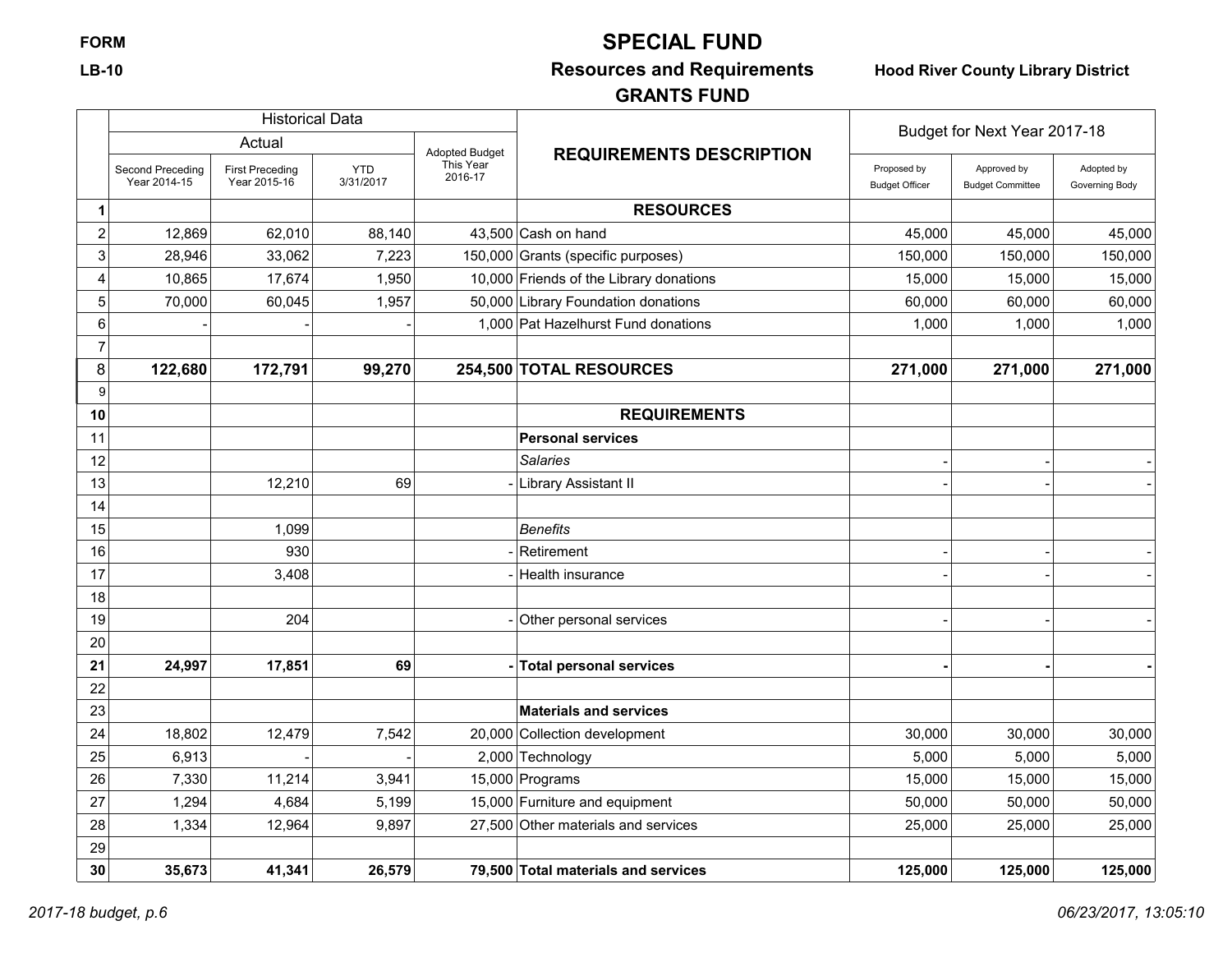| 31 |         |         |        |                                      |         |         |         |
|----|---------|---------|--------|--------------------------------------|---------|---------|---------|
| 32 |         | 25.459  | 13.220 | 175,000 Capital outlay               | 146.000 | 146.000 | 146,000 |
| 33 |         |         |        |                                      |         |         |         |
| 34 | 62.010  | 88.140  |        | Ending balance (prior years)         |         |         |         |
| 35 |         |         |        | - UNAPPROPRIATED ENDING FUND BALANCE |         |         |         |
| 36 | 122,680 | 172,791 |        | 254,500 TOTAL REQUIREMENTS           | 271,000 | 271,000 | 271,000 |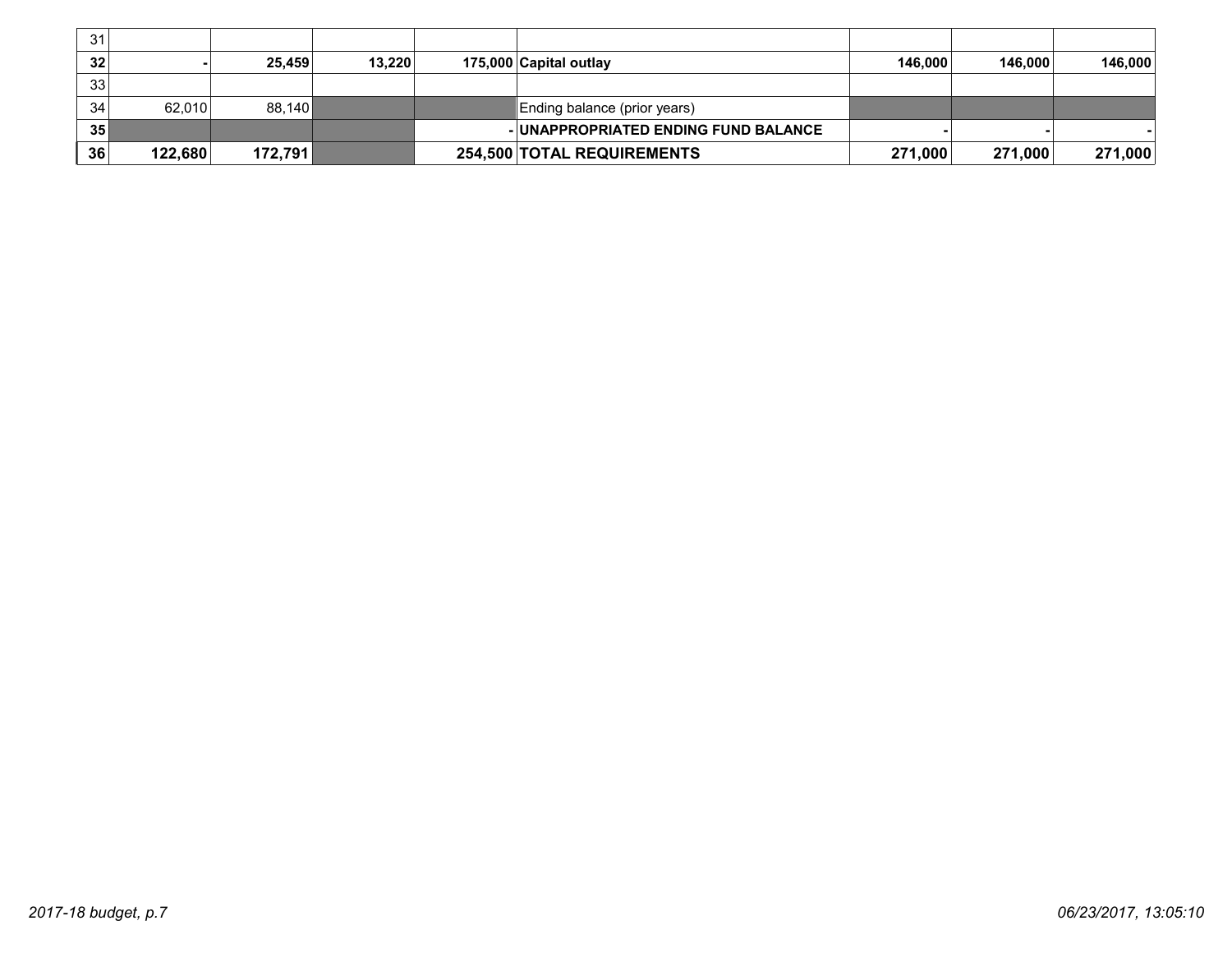# **FORM SAGE LIBRARY SYSTEM FUND**

# **LB-10 Resources and Requirements Hood River County Library District**

|                  |                                     |                                        | <b>Historical Data</b>  |                      |                                    | Budget for Next Year 2017-18         |                                        |                              |
|------------------|-------------------------------------|----------------------------------------|-------------------------|----------------------|------------------------------------|--------------------------------------|----------------------------------------|------------------------------|
|                  |                                     | Actual                                 |                         | Adopted Budget       | <b>REQUIREMENTS DESCRIPTION</b>    |                                      |                                        |                              |
|                  | Second<br>Preceding<br>Year 2014-15 | <b>First Preceding</b><br>Year 2015-16 | <b>YTD</b><br>2/28/2017 | This Year<br>2016-17 |                                    | Proposed by<br><b>Budget Officer</b> | Approved by<br><b>Budget Committee</b> | Adopted by<br>Governing Body |
| 1                |                                     |                                        |                         |                      | <b>RESOURCES</b>                   |                                      |                                        |                              |
| $\boldsymbol{2}$ |                                     |                                        |                         |                      | Cash on hand                       | 0                                    | 0                                      | $\pmb{0}$                    |
| $\sqrt{3}$       |                                     | 56,839                                 | 38,400                  |                      | 68,698 Intergovernmental revenue   | $\mathbf 0$                          | $\mathbf 0$                            | $\mathbf 0$                  |
| 4                |                                     |                                        |                         |                      |                                    |                                      |                                        |                              |
| 5                |                                     | 56,839                                 | 38,400                  |                      | 68,698 TOTAL RESOURCES             | $\mathbf 0$                          | $\mathbf 0$                            | $\mathbf 0$                  |
| 6                |                                     |                                        |                         |                      |                                    |                                      |                                        |                              |
| $\overline{7}$   |                                     |                                        |                         |                      | <b>REQUIREMENTS</b>                |                                      |                                        |                              |
| 8                |                                     |                                        |                         |                      | <b>Personal Services</b>           |                                      |                                        |                              |
| 9                |                                     |                                        |                         |                      | <b>Salaries</b>                    |                                      |                                        |                              |
| 10               |                                     | 39,876                                 | 29,193                  |                      | 43,534 Librarian I                 | $\mathbf 0$                          | $\mathbf 0$                            | 0                            |
| 11               |                                     |                                        |                         |                      |                                    |                                      |                                        |                              |
| 12               |                                     |                                        |                         |                      | <b>Benefits</b>                    |                                      |                                        |                              |
| 13               |                                     | 3,885                                  | 2,884                   |                      | 3,918 Retirement                   | $\mathbf 0$                          | $\mathbf 0$                            | 0                            |
| 14               |                                     | 3,028                                  | 2,211                   | $3,330$ FICA         |                                    | 0                                    | $\mathbf 0$                            | $\pmb{0}$                    |
| 15               |                                     | 102                                    | 24                      |                      | 50 Workers' compensation insurance | $\mathbf 0$                          | $\mathbf 0$                            | 0                            |
| 16               |                                     | 4,958                                  | 3,331                   |                      | 6,000 Health insurance             | $\mathbf 0$                          | $\pmb{0}$                              | $\mathbf 0$                  |
| 17               |                                     | 513                                    | 318                     |                      | 566 Unemployment insurance         | $\mathbf 0$                          | $\mathbf 0$                            | $\mathbf 0$                  |
| 18               |                                     |                                        |                         |                      |                                    |                                      |                                        |                              |
| 19               |                                     | 52,362                                 | 37,961                  |                      | 57,398 Total personal services     | 0                                    | $\pmb{0}$                              | $\pmb{0}$                    |
| 20               |                                     |                                        |                         |                      |                                    |                                      |                                        |                              |
| 21               |                                     |                                        |                         |                      | <b>Materials and services</b>      |                                      |                                        |                              |
| 22               |                                     |                                        |                         |                      | 300 Membership dues                | $\pmb{0}$                            | $\pmb{0}$                              | $\pmb{0}$                    |
| 23               |                                     | 599                                    | 128                     |                      | $3,000$ Travel                     | $\mathbf 0$                          | $\mathbf 0$                            | 0                            |
| 24               |                                     |                                        |                         |                      | 1,000 Training                     | 0                                    | 0                                      | 0                            |
| 25               |                                     |                                        |                         |                      | 2,000 Other materials and services | $\mathbf 0$                          | $\mathbf 0$                            | 0                            |
| 26               |                                     |                                        |                         |                      |                                    |                                      |                                        |                              |
| 27               |                                     | 599                                    | 128                     |                      | 6,300 Total materials and services | $\bf{0}$                             | $\mathbf 0$                            | $\pmb{0}$                    |
| 28               |                                     |                                        |                         |                      |                                    |                                      |                                        |                              |
| 29               |                                     |                                        |                         |                      | 5,000 Contingency                  | 0                                    | $\pmb{0}$                              | $\pmb{0}$                    |
| 30               |                                     |                                        |                         |                      |                                    |                                      |                                        |                              |